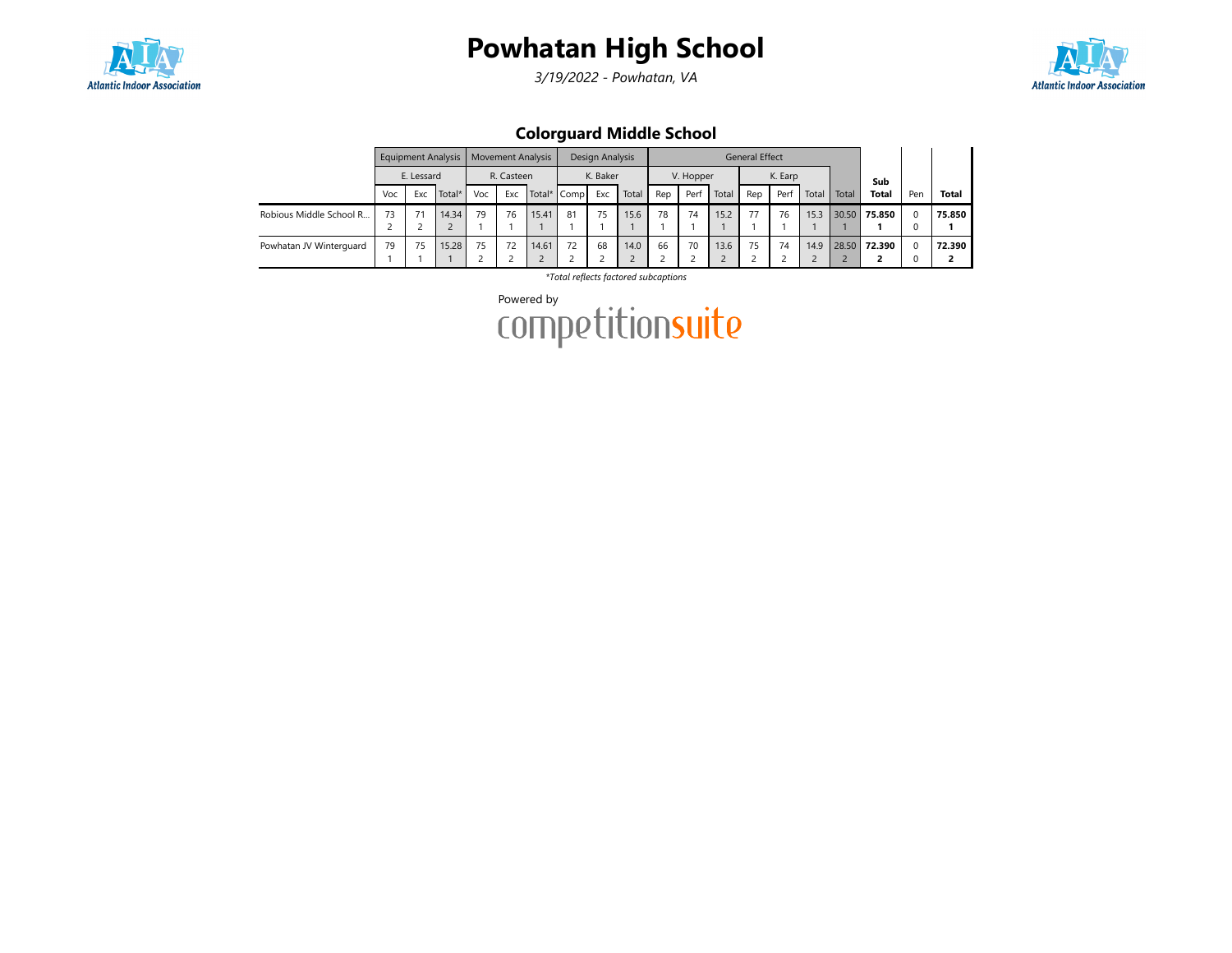

3/19/2022 - Powhatan, VA



Colorguard Scholastic Regional A2

|                           |                | <b>Equipment Analysis</b> |                    |                | <b>Movement Analysis</b> |                |                | Design Analysis |                |                |                         |                | <b>General Effect</b> |                |                |                |                         |             |                |
|---------------------------|----------------|---------------------------|--------------------|----------------|--------------------------|----------------|----------------|-----------------|----------------|----------------|-------------------------|----------------|-----------------------|----------------|----------------|----------------|-------------------------|-------------|----------------|
|                           |                | E. Lessard                |                    |                | R. Casteen               |                |                | K. Baker        |                |                | V. Hopper               |                |                       | K. Earp        |                |                | Sub                     |             |                |
|                           | Voc            | Exc                       | Total <sup>®</sup> | Voc            | Exc                      | Total*         | Comp           | Exc             | Total          | Rep            | Perf                    | Total          | Rep                   | Perf           | Total          | Total          | <b>Total</b>            | Pen         | Total          |
| CHI (Clover Hill Indoor)  | 78             | 75                        | 15.21              | 80             | 81                       | 16.13          | 82             | 84              | 16.6           | 78             | 80                      | 15.8           | 79                    | 78             | 15.7           | 31.50          | 79.440                  | $\Omega$    | 79.440         |
|                           | $\overline{2}$ | $\overline{c}$            | $\overline{2}$     | $\mathbf{1}$   | $\mathbf{1}$             | $\mathbf{1}$   | $\overline{c}$ | $\mathbf{1}$    | $\mathbf{1}$   | $\mathbf{1}$   | $\mathbf{1}$            | $\mathbf{1}$   | $\mathbf{1}$          | $\mathbf{1}$   | $\mathbf{1}$   | $\mathbf{1}$   | 1                       | $\Omega$    | 1              |
| Powhatan HS Winterguard   | 79             | 76                        | 15.41              | 71             | 69                       | 13.94          | 83             | 79              | 16.2           | 77             | 73                      | 15.0           | 76                    | 75             | 15.1           | 30.10          | 75.650                  | $\Omega$    | 75.650         |
|                           | $\mathbf{1}$   | $\mathbf{1}$              | $\mathbf{1}$       | $\overline{4}$ | 4                        | $\overline{4}$ | 1              | 2               | $\overline{c}$ | 2              | 3                       | $\overline{c}$ | 4                     | 3              | 4              | $\overline{2}$ | 2                       | 0           | 2              |
| Warren County Combine     | 71             | 69                        | 13.94              | 74             | 75                       | 14.93          | 64             | 65              | 12.9           | 75             | 74                      | 14.9           | 76                    | 73             | 14.9           | 29.80          | 71.570                  | $\Omega$    | 71.570         |
|                           | 5              | 5                         | 5                  | $\overline{2}$ | $\overline{2}$           | $\overline{2}$ | 6              | $\overline{7}$  | 6              | 3              | $\overline{c}$          | $\overline{3}$ | $\overline{4}$        | 5              | 5              | $\overline{3}$ | $\overline{\mathbf{3}}$ | $\mathbf 0$ | 3              |
| Deep Run HS Winterguard   | 75             | 74                        | 14.87              | 66             | 63                       | 12.81          | 74             | 70              | 14.4           | 71             | 68                      | 13.9           | 78                    | 74             | 15.2           | 29.10          | 71.180                  | $\Omega$    | 71.180         |
|                           | 3              | 3                         | $\overline{3}$     | 6              | 6                        | 6              | 4              | 4               | $\overline{4}$ | 4              | 5                       | 5              | $\overline{c}$        | 4              | 3              | $\overline{4}$ | 4                       | $\Omega$    | Δ              |
| Campbell County Combin    | 73             | 72                        | 14.47              | 73             | 70                       | 14.21          | 78             | 77              | 15.5           | 64             | 61                      | 12.5           | 72                    | 67             | 13.9           | 26.40          | 70.580                  | 0           | 70.580         |
|                           | 4              | 4                         | $\overline{4}$     | 3              | 3                        | $\overline{3}$ | 3              | 3               | $\overline{3}$ | 8              | $\overline{7}$          | 8              | $\overline{7}$        | 8              | $\overline{7}$ | $\overline{7}$ | 5                       | $\Omega$    | 5              |
| Warhill HS Winter Guard   | 68             | 64                        | 13.08              | 68             | 64                       | 13.08          | 66             | 67              | 13.3           | 70             | 72                      | 14.2           | 75                    | 71             | 14.6           | 28.80          | 68.260                  | $\Omega$    | 68.260         |
|                           | $\overline{7}$ | $\overline{7}$            | $\overline{7}$     | 5              | 5                        | 5              | 5              | 5               | 5              | 5              | $\overline{\mathbf{4}}$ | $\overline{4}$ | 6                     | 6              | 6              | 5              | 6                       | $\Omega$    | 6              |
| Madison County HS Wint    | 63             | 63                        | 12.6               | 64             | 62                       | 12.54          | 62             | 66              | 12.8           | 68             | 60                      | 12.8           | 77                    | 76             | 15.3           | 28.10          | 66.040                  | $\Omega$    | 66.040         |
|                           | 8              | 8                         | 8                  | $\overline{7}$ | $\overline{7}$           | $\overline{7}$ | 8              | 6               | $\overline{7}$ | 6              | 9                       | 6              | 3                     | 2              | $\overline{c}$ | 6              | $\overline{7}$          | $\Omega$    | $\overline{7}$ |
| Charles County Combine    | 69             | 65                        | 13.28              | 58             | 55                       | 11.21          | 63             | 61              | 12.4           | 60             | 62                      | 12.2           | 70                    | 68             | 13.8           | 26.00          | 62.890                  | $\Omega$    | 62.890         |
|                           | 6              | 6                         | 6                  | 10             | 10                       | 10             | $\overline{7}$ | 8               | 8              | 10             | 6                       | 9              | 8                     | $\overline{7}$ | 8              | 9              | 8                       | $\Omega$    | 8              |
| Colonial Forge HS Winter  | 55             | 53                        | 10.74              | 59             | 58                       | 11.67          | 52             | 50              | 10.2           | 66             | 61                      | 12.7           | 69                    | 66             | 13.5           | 26.20          | 58.810                  | $\Omega$    | 58.810         |
|                           | 12             | 11                        | 11                 | 9              | 8                        | 9              | 13             | 14              | 14             | $\overline{7}$ | $\overline{7}$          | $\overline{7}$ | 9                     | 9              | 9              | 8              | 9                       | $\Omega$    | q              |
| Charlottesville HS Winter | 57             | 54                        | 11.01              | 61             | 57                       | 11.68          | 54             | 49              | 10.3           | 58             | 52                      | 11.0           | 68                    | 65             | 13.3           | 24.30          | 57.290                  | 0           | 57.290         |
|                           | 10             | 10                        | 10                 | 8              | 9                        | 8              | 11             | 15              | 13             | 11             | 11                      | 11             | 10                    | 10             | 10             | 11             | 10                      | $\Omega$    | 10             |
| Prince George High Scho   | 54             | 51                        | 10.41              | 53             | 50                       | 10.21          | 58             | 58              | 11.6           | 61             | 59                      | 12.0           | 66                    | 63             | 12.9           | 24.90          | 57.120                  | $\Omega$    | 57.120         |
|                           | 13             | 13                        | 12                 | 14             | 14                       | 14             | 9              | 9               | 9              | 9              | 10                      | 10             | 11                    | 11             | 11             | 10             | 11                      | $\Omega$    | 11             |
| Nottoway HS Winterguard   | 61             | 60                        | 12.07              | 56             | 53                       | 10.81          | 54             | 53              | 10.7           | 56             | 51                      | 10.7           | 63                    | 62             | 12.5           | 23.20          | 56.780                  | $\mathbf 0$ | 56.780         |
|                           | 9              | 9                         | 9                  | 12             | 12                       | 12             | 11             | 12              | 11             | 12             | 12                      | 12             | 13                    | 12             | 13             | 12             | 12                      | $\Omega$    | 12             |
| Fluvanna JV Winterguard   | 50             | 52                        | 10.26              | 57             | 55                       | 11.14          | 51             | 55              | 10.6           | 54             | 50                      | 10.4           | 61                    | 58             | 11.9           | 22.30          | 54.300                  | $\Omega$    | 54.300         |
|                           | 15             | 12                        | 13                 | 11             | 10                       | 11             | 14             | 11              | 12             | 13             | 13                      | 13             | 14                    | 14             | 14             | 14             | 13                      | $\Omega$    | 13             |
| Shenandoah County Com     | 53             | 50                        | 10.21              | 54             | 51                       | 10.41          | 56             | 56              | 11.2           | 52             | 49                      | 10.1           | 59                    | 56             | 11.5           | 21.60          | 53.420                  | $\Omega$    | 53.420         |
|                           | 14             | 14                        | 14                 | 13             | 13                       | 13             | 10             | 10              | 10             | 15             | 15                      | 15             | 15                    | 15             | 15             | 15             | 14                      | $\Omega$    | 14             |
| Culpeper County High Sc   | 56             | 48                        | 10.16              | 50             | 47                       | 9.61           | 50             | 51              | 10.1           | 53             | 50                      | 10.3           | 64                    | 62             | 12.6           | 22.90          | 52.770                  | $\Omega$    | 52.770         |
|                           | 11             | 15                        | 15                 | 15             | 15                       | 15             | 15             | 13              | 15             | 14             | 13                      | 14             | 12                    | 12             | 12             | 13             | 15                      | $\Omega$    | 15             |

\*Total reflects factored subcaptions

Powered by<br>COMPetitionsuite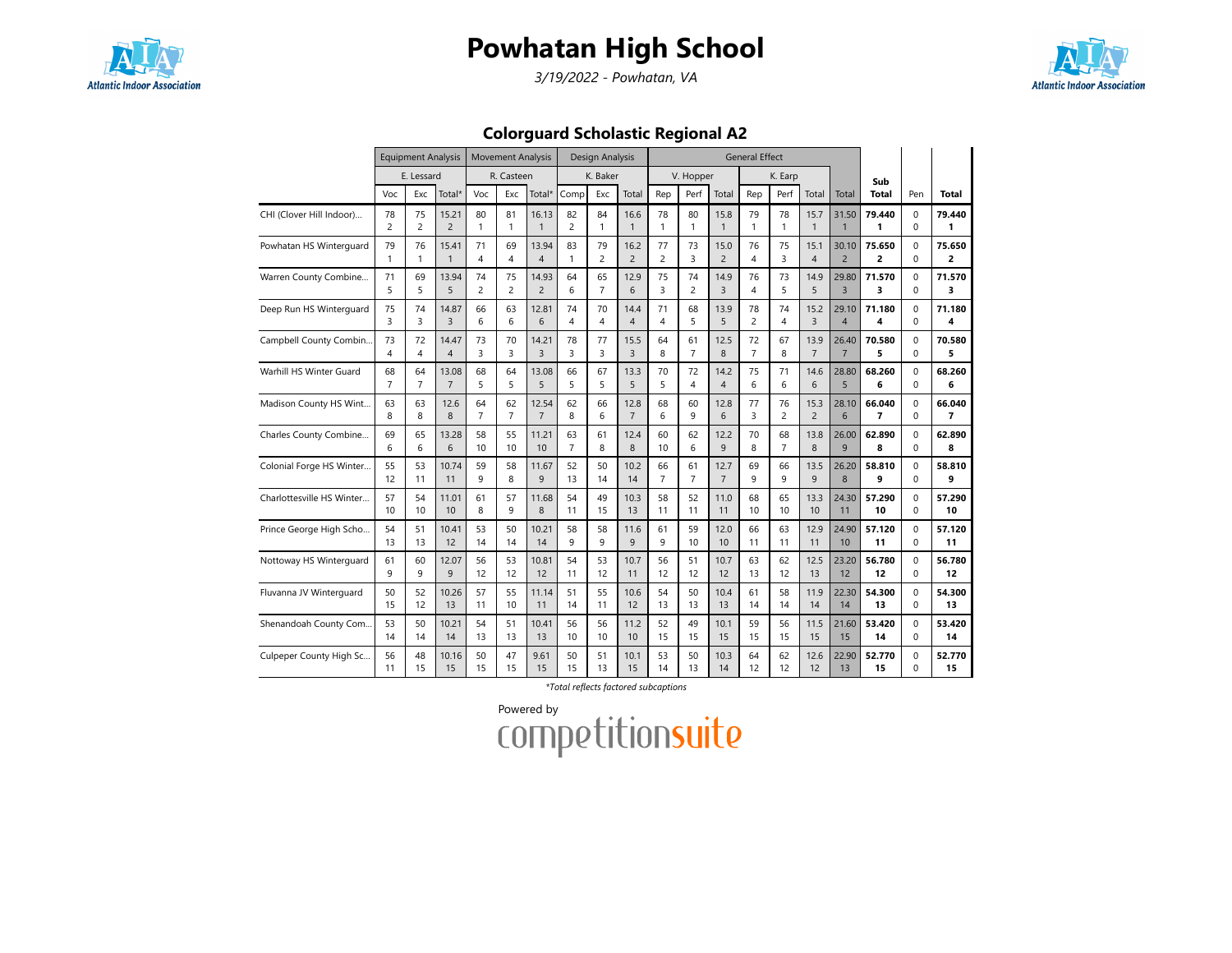

3/19/2022 - Powhatan, VA



Colorguard Scholastic Regional A1

|                           |                         | <b>Equipment Analysis</b> |                       |                | <b>Movement Analysis</b> |                       |                | Design Analysis |                      |                      |                      |                        | <b>General Effect</b> |                |                |                         |                          |                |             |
|---------------------------|-------------------------|---------------------------|-----------------------|----------------|--------------------------|-----------------------|----------------|-----------------|----------------------|----------------------|----------------------|------------------------|-----------------------|----------------|----------------|-------------------------|--------------------------|----------------|-------------|
|                           |                         | E. Lessard                |                       |                | R. Casteen               |                       |                | K. Baker        |                      |                      | V. Hopper            |                        |                       | K. Earp        |                |                         | Sub                      |                |             |
|                           | Voc                     | Exc                       | Total*                | Voc            | Exc                      | Total*                | Comp           | Exc             | Total                | Rep                  | Perf                 | Total                  | Rep                   | Perf           | Total          | Total                   | <b>Total</b>             | Pen            | Total       |
| Ocean Lakes HS Visual En  | 90                      | 88<br>1                   | 17.74<br>$\mathbf{1}$ | 90<br>1        | 87<br>$\mathbf{1}$       | 17.61<br>$\mathbf{1}$ | 86             | 85<br>1         | 17.1<br>$\mathbf{1}$ | 82<br>$\overline{c}$ | 78<br>$\overline{c}$ | 16.0<br>$\overline{2}$ | 79<br>6               | 76<br>6        | 15.5<br>6      | 31.50<br>$\overline{4}$ | 83.950<br>1              | $\Omega$<br>4  | 83.950<br>1 |
| Dominion Winterquard      | 85                      | 81                        | 16.48                 | 81             | 79                       | 15.94                 | 80             | 76              | 15.6                 | 84                   | 86                   | 17.0                   | 85                    | 84             | 16.9           | 33.90                   | 81.920                   | $\Omega$       | 81.920      |
|                           | $\overline{c}$          | $\overline{c}$            | $\overline{2}$        | 3              | 3                        | $\overline{3}$        | $\overline{2}$ | 3               | $\overline{3}$       | 1                    | 1                    | $\mathbf{1}$           | $\overline{2}$        | 1              | $\overline{2}$ | $\overline{1}$          | 2                        | 4              | 2           |
| Potomac Falls High Scho   | 76                      | 72                        | 14.68                 | 85             | 83                       | 16.74                 | 80             | 80              | 16.0                 | 81                   | 76                   | 15.7                   | 87                    | 83             | 17.0           | 32.70                   | 80.120                   | $\Omega$       | 80.120      |
|                           | 4                       | 4                         | $\overline{4}$        | $\overline{c}$ | $\overline{2}$           | $\overline{2}$        | 2              | $\overline{c}$  | $\overline{2}$       | 3                    | 3                    | $\overline{3}$         | $\mathbf{1}$          | $\overline{c}$ | $\mathbf{1}$   | $\overline{2}$          | 3                        | 4              | 3           |
| Sherando HS Indoor Colo   | 84                      | 80                        | 16.28                 | 75             | 75                       | 15.0                  | 68             | 67              | 13.5                 | 80                   | 75                   | 15.5                   | 82                    | 81             | 16.3           | 31.80                   | 76.580                   | $\Omega$       | 76.580      |
|                           | $\overline{\mathbf{3}}$ | 3                         | $\overline{3}$        | 5              | 5                        | 5                     | $\overline{7}$ | $\overline{7}$  | $\overline{7}$       | 4                    | 4                    | $\overline{4}$         | 4                     | 3              | 3              | $\overline{3}$          | 4                        | 4              | 4           |
| Orange County HS Indoo    | 73                      | 69                        | 14.08                 | 78             | 76                       | 15.34                 | 74             | 71              | 14.5                 | 76                   | 70                   | 14.6                   | 83                    | 79             | 16.2           | 30.80                   | 74.720                   | 2.6            | 72.120      |
|                           | 5                       | 6                         | 6                     | 4              | 4                        | $\overline{4}$        | 5              | 5               | 5                    | 6                    | $\overline{7}$       | 6                      | 3                     | 4              | $\overline{4}$ | 6                       | 5                        | 1              | 5           |
| Midlothian High School    | 65                      | 61                        | 12.48                 | 69             | 66                       | 13.41                 | 70             | 69              | 13.9                 | 78                   | 75                   | 15.3                   | 80                    | 77             | 15.7           | 31.00                   | 70.790                   | $\Omega$       | 70.790      |
|                           | 8                       | 8                         | 8                     | $\overline{7}$ | $\overline{7}$           | $\overline{7}$        | 6              | 6               | 6                    | 5                    | 4                    | $\overline{5}$         | 5                     | 5              | 5              | 5                       | 6                        | 4              | 6           |
| Hanover HS Winter Guard   | 69                      | 67                        | 13.54                 | 67             | 64                       | 13.01                 | 75             | 72              | 14.7                 | 72                   | 71                   | 14.3                   | 62                    | 58             | 12.0           | 26.30                   | 67.550                   | $\Omega$       | 67.550      |
|                           | $\overline{7}$          | $\overline{7}$            | $\overline{7}$        | 8              | 8                        | 8                     | 4              | 4               | $\overline{4}$       | $\overline{7}$       | 6                    | $\overline{7}$         | 10                    | 11             | 10             | $\overline{7}$          | $\overline{\phantom{a}}$ | 4              | 7           |
| Chancellor HS Combined    | 72                      | 71                        | 14.27                 | 73             | 73                       | 14.6                  | 65             | 61              | 12.6                 | 65                   | 59                   | 12.4                   | 69                    | 65             | 13.4           | 25.80                   | 67.270                   | 0.7            | 66.570      |
|                           | 6                       | 5                         | 5                     | 6              | 6                        | 6                     | 8              | 10              | 9                    | 10                   | 10                   | 10                     | $\overline{7}$        | $\overline{7}$ | $\overline{7}$ | 8                       | 8                        | $\overline{c}$ | 8           |
| Glen Allen HS Winterguard | 58                      | 56                        | 11.34                 | 62             | 60                       | 12.14                 | 64             | 67              | 13.1                 | 70                   | 69                   | 13.9                   | 60                    | 59             | 11.9           | 25.80                   | 62.380                   | $\Omega$       | 62.380      |
|                           | 10                      | 9                         | 10                    | 9              | 9                        | 9                     | 9              | $\overline{7}$  | 8                    | 8                    | 8                    | 8                      | 11                    | 10             | 11             | 8                       | 9                        | 4              | 9           |
| Oakton HS JV Winterguard  | 62                      | 54                        | 11.36                 | 60             | 57                       | 11.61                 | 62             | 56              | 11.8                 | 62                   | 50                   | 11.2                   | 65                    | 62             | 12.7           | 23.90                   | 58.670                   | $\Omega$       | 58.670      |
|                           | q                       | 10                        | 9                     | 10             | 10                       | 10                    | 11             | 11              | 11                   | 11                   | 12                   | 11                     | 8                     | 9              | 8              | 11                      | 10                       | 4              | 10          |
| Stone Bridge HS Winterg   | 52                      | 49                        | 10.01                 | 55             | 52                       | 10.61                 | 63             | 62              | 12.5                 | 67                   | 61                   | 12.8                   | 63                    | 63             | 12.6           | 25.40                   | 58.520                   | $\Omega$       | 58.520      |
|                           | 11                      | 12                        | 11                    | 11             | 11                       | 11                    | 10             | 9               | 10                   | 9                    | 9                    | $\mathsf{q}$           | q                     | 8              | 9              | 10                      | 11                       | 4              | 11          |
| Warwick High School - Ra  | 50                      | 50                        | 10.0                  | 52             | 49                       | 10.01                 | 40             | 41              | 8.1                  | 54                   | 51                   | 10.5                   | 53                    | 50             | 10.3           | 20.80                   | 48.910                   | 0.5            | 48.410      |
|                           | 12                      | 11                        | 12                    | 12             | 12                       | 12                    | 12             | 12              | 12                   | 12                   | 11                   | 12                     | 12                    | 12             | 12             | 12                      | 12                       | 3              | 12          |

\*Total reflects factored subcaptions

### Colorguard Independent Regional A

|                       |     |            | Equipment Analysis |     |                                  | Movement Analysis |    | Design Analysis |       |     |           |       | <b>General Effect</b> |         |       |       |              |     |              |
|-----------------------|-----|------------|--------------------|-----|----------------------------------|-------------------|----|-----------------|-------|-----|-----------|-------|-----------------------|---------|-------|-------|--------------|-----|--------------|
|                       |     | E. Lessard |                    |     | R. Casteen<br>Total* Comp<br>Exc |                   |    | K. Baker        |       |     | V. Hopper |       |                       | K. Earp |       |       | Sub          |     |              |
|                       | Voc | Exc        | Total*             | Voc |                                  |                   |    | Exc             | Total | Rep | Perf      | Total | Rep                   | Perf    | Total | Total | <b>Total</b> | Pen | <b>Total</b> |
| Longwood Lancer Guard | 68  | 63         | 12.95              | 64  | 62                               | 12.54             | 65 | 63              | 12.8  | 64  | 61        | 12.5  | 62                    | 60      | 12.2  |       | 24.70 62.990 |     | 62.990       |
|                       |     |            |                    |     |                                  |                   |    |                 |       |     |           |       |                       |         |       |       |              |     |              |

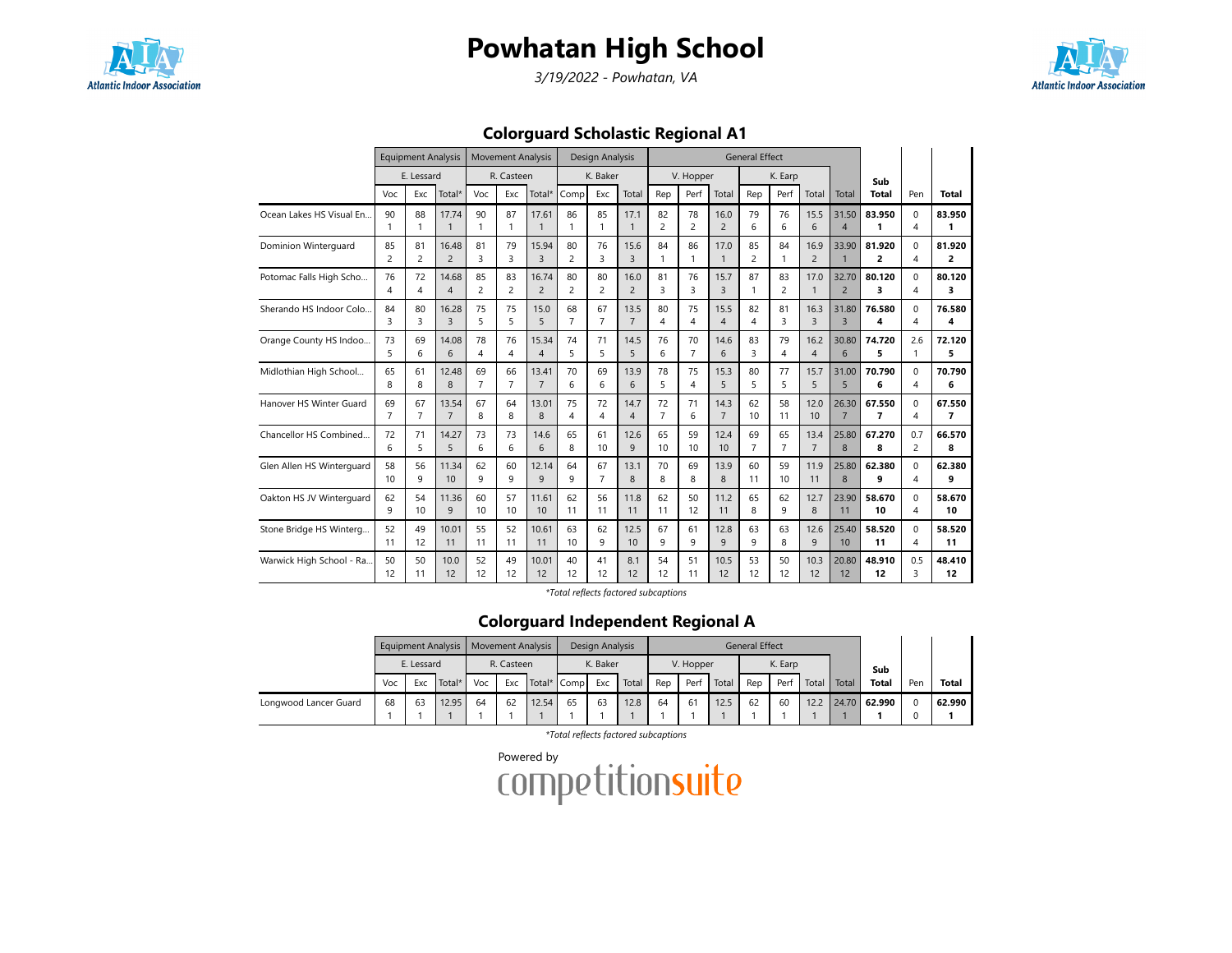

3/19/2022 - Powhatan, VA



### Colorguard Scholastic A3

|                         |     |            | Equipment Analysis   Movement Analysis |                           |     |       |          | Design Analysis |       |           |      |       | <b>General Effect</b> |      |       |       |              |     |        |
|-------------------------|-----|------------|----------------------------------------|---------------------------|-----|-------|----------|-----------------|-------|-----------|------|-------|-----------------------|------|-------|-------|--------------|-----|--------|
|                         |     | E. Lessard |                                        | R. Casteen<br>Total* Comp |     |       | K. Baker |                 |       | V. Hopper |      |       | K. Earp               |      |       | Sub   |              |     |        |
|                         | Voc | <b>Exc</b> | Total*                                 | Voc                       | Exc |       |          | Exc             | Total | Rep       | Perf | Total | Rep                   | Perf | Total | Total | <b>Total</b> | Pen | Total  |
| James River High School | 70  | 65         | 13.35                                  | 68                        | 66  | 13.34 | 74       | 66              | 14.0  | 75        | 75   | 15.0  | 78                    |      | 15.3  | 30.30 | 70.990       |     | 70.990 |
|                         |     |            |                                        |                           |     |       |          |                 |       |           |      |       |                       |      |       |       |              |     |        |

\*Total reflects factored subcaptions

#### Colorguard Scholastic A2

|                           |     |            | <b>Equipment Analysis</b> |     | <b>Movement Analysis</b> |       |             | Design Analysis |              |     |           |                | <b>General Effect</b> |         |                          |       |              |          |              |
|---------------------------|-----|------------|---------------------------|-----|--------------------------|-------|-------------|-----------------|--------------|-----|-----------|----------------|-----------------------|---------|--------------------------|-------|--------------|----------|--------------|
|                           |     | E. Lessard |                           |     | R. Casteen               |       |             | K. Baker        |              |     | V. Hopper |                |                       | K. Earp |                          |       | Sub          |          |              |
|                           | Voc | Exc        | Total*                    | Voc | Exc                      |       | Total* Comp | Exc             | Total        | Rep | Perf      | Total          | Rep                   | Perf    | Total                    | Total | <b>Total</b> | Pen      | <b>Total</b> |
| Woodbridge HS Combine     | 75  | 72         | 14.61                     | 75  | 75                       | 15.0  | 78          | 76              | 15.4         | 84  | 83        | 16.7           | 86                    | 83      | 16.9                     | 33.60 | 78.610       | $\Omega$ | 78.610       |
|                           |     |            |                           |     | $\overline{c}$           |       |             |                 | $\mathbf{r}$ |     |           |                |                       |         | $\overline{\phantom{0}}$ |       |              | 0        |              |
| Colonial Heights HS Conc  | 72  | 70         | 14.14                     | 78  | 76                       | 15.34 | 84          | 75              | 15.9         | 83  | 78        | 16.1           | 87                    | 83      | 17.0                     | 33.10 | 78.480       | $\Omega$ | 78.480       |
|                           |     |            | $\overline{c}$            |     |                          |       |             |                 |              | 2   |           | 3              |                       |         |                          |       |              |          |              |
| Oakton HS Winterquard     | 62  | 59         | 12.01                     | 73  | 70                       | 14.21 | 68          | 73              | 14.1         | 82  | 80        | 16.2           | 84                    | 82      | 16.6                     | 32.80 | 73.120       | $\Omega$ | 73.120       |
|                           | 4   | 4          | 4                         |     | 3                        | ξ     | 4           |                 | 3            | 3   |           | $\overline{c}$ | 3                     |         | 3                        |       |              | $\Omega$ | 3            |
| Jefferson Forest HS Winte | 68  | 64         | 13.08                     | 71  | 67                       | 13.68 | 69          | 68              | 13.7         | 72  | 70        | 14.2           | 83                    | 81      | 16.4                     | 30.60 | 71.060       | $\Omega$ | 71.060       |
|                           |     |            | $\overline{\mathbf{3}}$   | 4   | 4                        | 4     |             | 4               | 4            | 4   |           | $\overline{4}$ | 4                     |         | 4                        |       | 4            |          | 4            |

\*Total reflects factored subcaptions

#### Colorguard Independent A

|                           |     |            | <b>Equipment Analysis</b> |     |            | <b>Movement Analysis</b> |             | Design Analysis |       |     |           |           | <b>General Effect</b> |         |       |       |              |          |              |
|---------------------------|-----|------------|---------------------------|-----|------------|--------------------------|-------------|-----------------|-------|-----|-----------|-----------|-----------------------|---------|-------|-------|--------------|----------|--------------|
|                           |     | E. Lessard |                           |     | R. Casteen |                          |             | K. Baker        |       |     | V. Hopper |           |                       | K. Earp |       |       | Sub          |          |              |
|                           | Voc | Exc        | Total*                    | Voc | Exc        |                          | Total* Comp | Exc             | Total | Rep | Perf      | Total     | Rep                   | Perf    | Total | Total | <b>Total</b> | Pen      | <b>Total</b> |
| <b>JMU Nuance A</b>       | 79  | 76         | 15.41                     | 76  | 73         | 14.81                    | 77          | 76              | 15.3  | 81  | 80        | 16.1      | 83                    | 80      | 16.3  | 32.40 | 77.920       | 0.1      | 77.820       |
| Revolutionary WinterGuard | 77  | 75         | 15.14                     | 75  | 72<br>2    | 14.61                    | 78          | 71              | 14.9  | 79  | 76        | 15.5      | 84                    | 81      | 16.5  | 32.00 | 76.650       | 0.1      | 76.550       |
| ValianT Indoor Guard at V | 75  | 73         | 14.74                     | 72  | 70         | 14.14                    | 72          | 67              | 13.9  | 77  | 75        | 15.2<br>3 | 81                    | 79      | 16.0  | 31.20 | 73.980       | $\Omega$ | 73.980       |

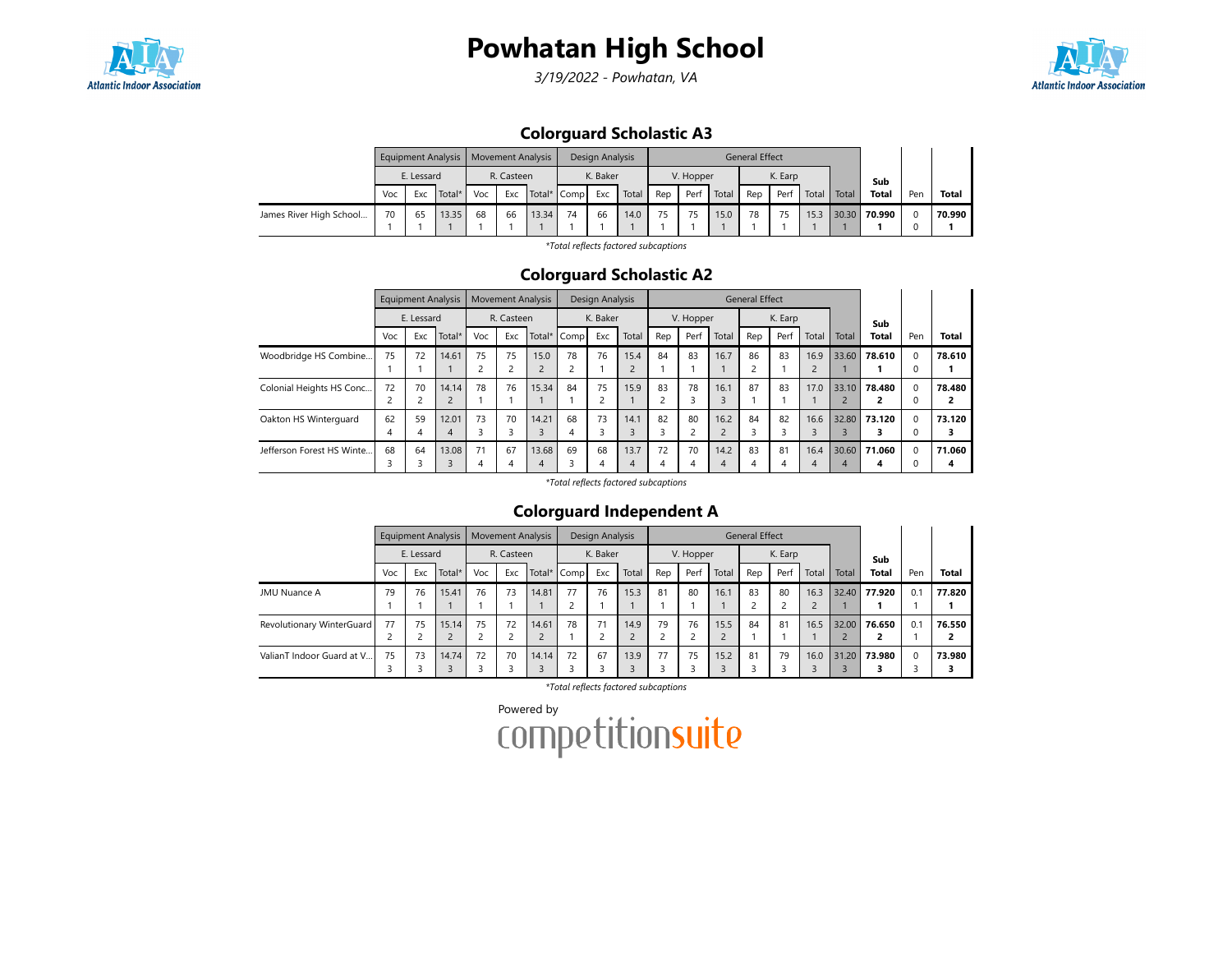

3/19/2022 - Powhatan, VA



### Colorguard Independent Open

|                 |     |            |       | Equipment Analysis   Movement Analysis |                                 |      |    | Design Analysis |       |     |           |       | <b>General Effect</b> |         |       |       |              |     |              |
|-----------------|-----|------------|-------|----------------------------------------|---------------------------------|------|----|-----------------|-------|-----|-----------|-------|-----------------------|---------|-------|-------|--------------|-----|--------------|
|                 |     | E. Lessard |       |                                        | R. Casteen<br>Total Comp<br>Exc |      |    | K. Baker        |       |     | V. Hopper |       |                       | K. Earp |       |       | Sub          |     |              |
|                 | Voc | Exc        | Total | Voc                                    |                                 |      |    | Exc             | Total | Rep | Perf      | Total | Rep                   | Perf    | Total | Total | <b>Total</b> | Pen | <b>Total</b> |
| JMU Nuance Open | 83  | 81         | 16.4  | 84                                     | 82                              | 16.6 | 86 | 81              | 16.7  | 90  | 89        | 17.9  | 89                    | 87      | 17.6  |       | 35.50 85.200 |     | 85.200       |
|                 |     |            |       |                                        |                                 |      |    |                 |       |     |           |       |                       |         |       |       |              |     |              |

### Colorguard Independent World

|                         |     |            | Equipment Analysis   Movement Analysis |     |            |      |            | Design Analysis |       |     |           |       | <b>General Effect</b> |         |             |                   |     |              |
|-------------------------|-----|------------|----------------------------------------|-----|------------|------|------------|-----------------|-------|-----|-----------|-------|-----------------------|---------|-------------|-------------------|-----|--------------|
|                         |     | E. Lessard |                                        |     | R. Casteen |      |            | K. Baker        |       |     | V. Hopper |       |                       | K. Earp |             | Sub               |     |              |
|                         | Voc | Exc        | Total                                  | Voc | Exc        |      | Total Comp | Exc             | Total | Rep | Per       | Total | Rep                   | Perf    | Total Total | <b>Total</b>      | Pen | <b>Total</b> |
| George Mason University | 85  | 81         | 16.6                                   | 85  | 83         | 16.8 | 86         | 80              | 16.6  | 88  | 86        | 17.4  | 88                    | 86      |             | 17.4 34.80 84.800 |     | 84.800       |
|                         |     |            |                                        |     |            |      |            |                 |       |     |           |       |                       |         |             |                   |     |              |

#### Winds Scholastic A

|                        |      | <b>Music Analysis</b> |       |             | <b>Visual Analysis</b> |        |     | Overall Effect |      |              |     |        |
|------------------------|------|-----------------------|-------|-------------|------------------------|--------|-----|----------------|------|--------------|-----|--------|
|                        |      | M. Lane               |       |             | C. Martin              |        |     | J. Brooks      |      | Sub          |     |        |
|                        | Comp | Ach                   |       | Total* Comp | Ach                    | Total* | Rep | Comm Total*    |      | <b>Total</b> | Pen | Total  |
| Orange County HS Indoo | 77   | 74                    | 22.65 | 76          | 72                     | 22.2   | 74  |                | 29.0 | 73.850       |     | 73.850 |
|                        |      |                       |       |             |                        |        |     |                |      |              |     |        |

\*Total reflects factored subcaptions

Powered by<br>COMPetitionsuite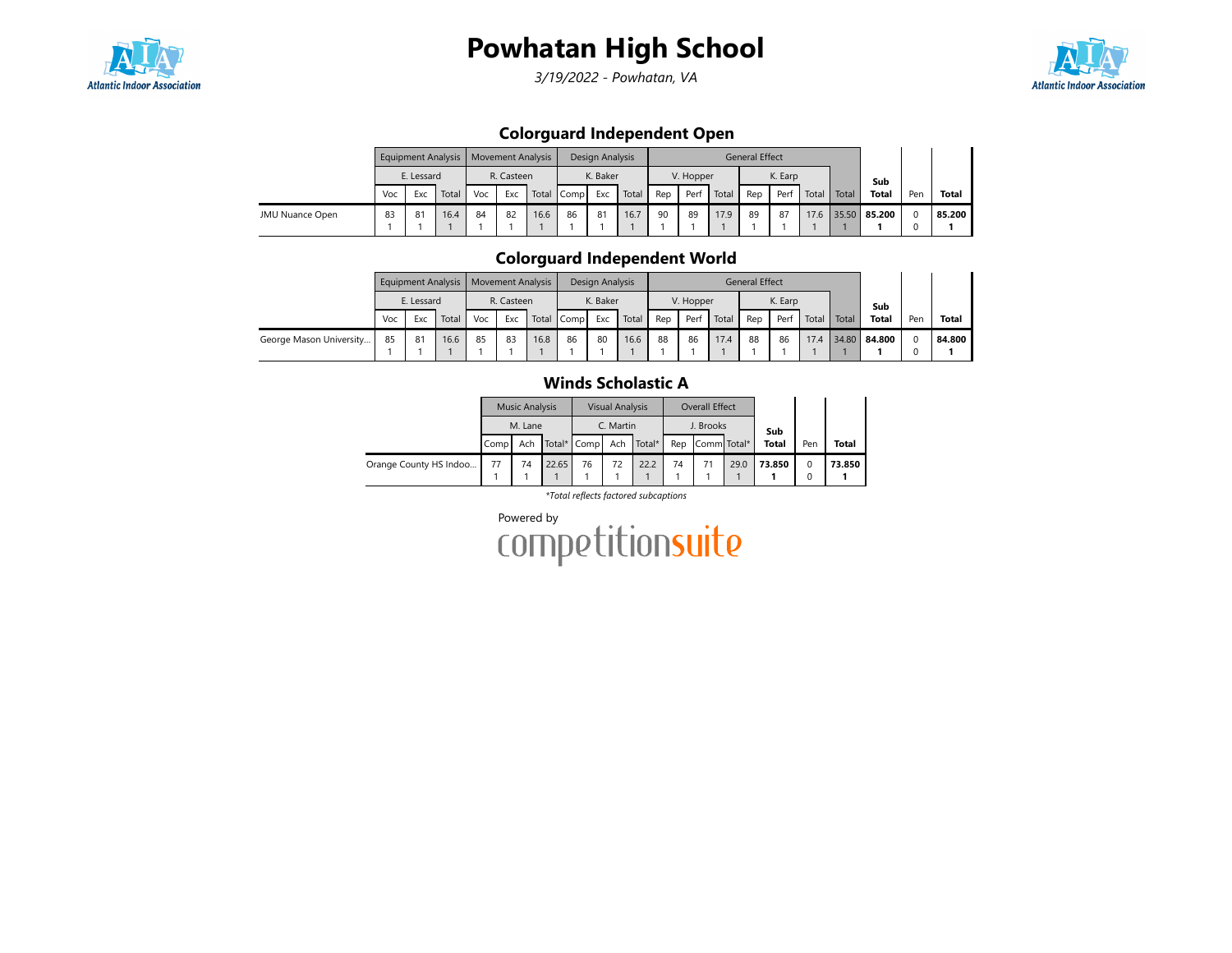

3/19/2022 - Powhatan, VA



### Winds Independent A

|                |      | <b>Music Analysis</b> |      |                 | <b>Visual Analysis</b> |        |     | Overall Effect |      |              |     |        |
|----------------|------|-----------------------|------|-----------------|------------------------|--------|-----|----------------|------|--------------|-----|--------|
|                |      | M. Lane               |      |                 | C. Martin              |        |     | J. Brooks      |      | Sub          |     |        |
|                | Comp | Ach                   |      | Total* Comp Ach |                        | Total* | Rep | Comm Total*    |      | <b>Total</b> | Pen | Total  |
| Empyrean Winds | 71   | 69                    | 21.0 | 70              | 68                     | 20.7   | 78  |                | 31.0 | 72.700       | 0   | 72.700 |
|                |      |                       |      |                 |                        |        |     |                |      |              | 0   |        |

\*Total reflects factored subcaptions

#### Percussion Scholastic Concert A

|                            |                | <b>Music</b>   |                |                | Artistry       |                |              |          |              |
|----------------------------|----------------|----------------|----------------|----------------|----------------|----------------|--------------|----------|--------------|
|                            |                | M. Lane        |                |                | J. Brooks      |                | Sub          |          |              |
|                            | Comp           | Perf           | Total*         | Prog           | Ful            | Total*         | <b>Total</b> | Pen      | <b>Total</b> |
| First Colonial High School | 83             | 80             | 40.6           | 90             | 89             | 44.7           | 85.300       | $\Omega$ | 85.300       |
|                            |                |                |                |                |                |                |              | 2        |              |
| Midlothian HS Percussion   | 71             | 73             | 36.1           | 78             | 75             | 38.1           | 74.200       | 1.6      | 72.600       |
|                            | $\overline{c}$ | $\overline{c}$ | $\overline{2}$ | $\overline{c}$ | $\overline{c}$ | $\overline{2}$ | 2            |          |              |

\*Total reflects factored subcaptions

### Percussion Scholastic Regional A

|                            | <b>Music</b><br>M. Lane |                |                | Effect - Music       |         |                         |             | Visual               |                        | Effect - Visual |                |                |              |                        |              |
|----------------------------|-------------------------|----------------|----------------|----------------------|---------|-------------------------|-------------|----------------------|------------------------|-----------------|----------------|----------------|--------------|------------------------|--------------|
|                            |                         |                |                | J. Brooks            |         |                         | C. Drislane |                      |                        | C. Martin       |                |                | Sub          |                        |              |
|                            | Comp                    | Perf           | Total*         | Ovr                  | Mus     | Total*                  | Comp        | Perf                 | Total                  | Ovr             | Vis            | Total          | <b>Total</b> | Pen                    | <b>Total</b> |
| CHI Clover Hill Indoor Per | 74<br>1                 | 72             | 21.8           | 81<br>1              | 83      | 24.6<br>1               | 78<br>2     | 77<br>$\overline{c}$ | 15.5<br>$\overline{2}$ | 74<br>3         | 72<br>₹        | 14.6<br>3      | 76.500       | 0<br>3                 | 76.500<br>1  |
| Patriot High School Percu  | 69<br>3                 | 66<br>4        | 20.1<br>3      | 74<br>$\overline{c}$ | 73<br>2 | 22.05<br>$\overline{2}$ | 79<br>1     | 78                   | 15.7                   | 80              | 78             | 15.8<br>1      | 73.650<br>2  | 1.45<br>$\overline{c}$ | 72.200<br>2  |
| West Potomac Indoor Dr     | 67                      | 64             | 19.5           | 73                   | 71      | 21.6                    | 74          | 70                   | 14.4                   | 77              | 75             | 15.2           | 70.700       | $\Omega$               | 70.700       |
|                            | 4                       | 5              | 5              | 3                    | 3       | 3                       | 3           | 4                    | 4                      | $\overline{c}$  | $\overline{2}$ | $\overline{c}$ | 3            | 3                      | з            |
| Grassfield HS Indoor Perc  | 65                      | 67             | 19.9           | 67                   | 66      | 19.95                   | 72          | 74                   | 14.6                   | 65              | 67             | 13.2           | 67.650       | $\Omega$               | 67.650       |
|                            | 5                       | 3              | 4              | 4                    | 4       | 4                       | 4           | 3                    | 3                      | 4               | 4              | 4              | 4            | 3                      | 4            |
| Skyline High School Indo   | 64                      | 63             | 19.0           | 61                   | 63      | 18.6                    | 67          | 65                   | 13.2                   | 60              | 60             | 12.0           | 62.800       | $\mathbf 0$            | 62.800       |
|                            | 6                       | 6              | 6              | 7                    | 7       | $\overline{7}$          | 6           | 6                    | 6                      | 7               | $\overline{7}$ | $\overline{7}$ | 6            | 3                      | 5            |
| Charlottesville HS Percuss | 72                      | 70             | 21.2           | 64                   | 65      | 19.35                   | 68          | 66                   | 13.4                   | 62              | 64             | 12.6           | 66.550       | 4.2                    | 62.350       |
|                            | $\overline{c}$          | $\overline{c}$ | $\overline{c}$ | 5                    | 5       | 5                       | 5           | 5                    | 5                      | 5               | 5              | 5              | 5            | 1                      | 6            |
| Prince George High Scho    | 63                      | 61             | 18.5           | 62                   | 64      | 18.9                    | 63          | 60                   | 12.3                   | 61              | 61             | 12.2           | 61.900       | $\Omega$               | 61.900       |
|                            | 7                       | 7              | $\overline{7}$ | 6                    | 6       | 6                       | 7           | 7                    | $\overline{7}$         | 6               | 6              | 6              | 7            | 3                      | 7            |
| Powhatan JV Percussion     | 61                      | 60             | 18.1           | 58                   | 58      | 17.4                    | 59          | 56                   | 11.5                   | 58              | 58             | 11.6           | 58.600       | $\mathbf 0$            | 58.600       |
|                            | 8                       | 8              | 8              | 8                    | 8       | 8                       | 8           | 8                    | 8                      | 8               | 8              | 8              | 8            | 3                      | 8            |